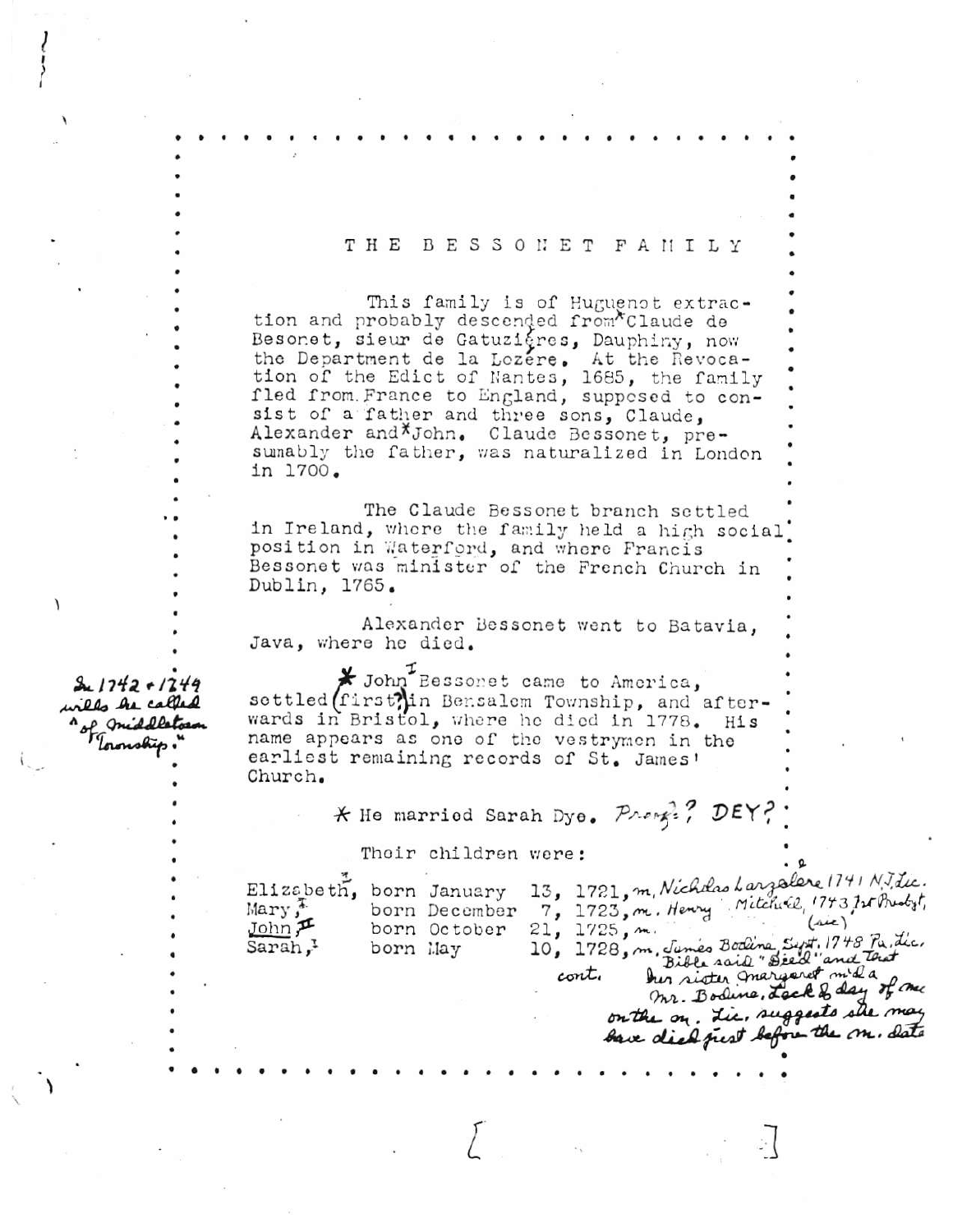TRILLI  $J$ ames $?$ born October 21, 1730, died at sea, No hive Catharine, born October 7, 1732, m. Richard Goheen 5 May 1755 ch Ru \* Charles; born October  $5, 1734, m.$ 28, 1736, m. Thomps Butcher 16 June 1765 fe Ann, born January Margaret, born September 18, 1739, not mentioned in Puticip suite metric<br>born January 25, 1742, m. Richard Johnson, 12 Oct, 1763 Martha,<br>\* Daniel, 25, 1743. m. Sarah Johnson, 31 May 1764 born February Capt. British army, N.J. Loyalist Volunteers, died 1 Dec. 1783 at Halifax Elizabeth married Nicholas Larzelere. 28 Mar. 1741 N.J. License, both of Bucks Co. Mary married Henry L. Mitchell at the First Presbyterian Church, Philadelphia, on October 10, 1743. John married Hary Hillington. [ Questinet Bible gives Noday [sie: NY m, rune: she mid 1760 Charles B.] (Pennington) ber, 1743. Ino m. in Bessonal Liberty Septem-<br>ber, 1743. Ino m. in Bessonal Libe, just "did" J<br>Ble noot in father's will James died at sea, without heirs. Catharine married Richard Goheen. Sweden Ch., Phila. (alsewhere: Mary) of innkapper Simon Bets, 1760 m. Mary Millington (NY, m. runds Charles married Ann married Thomas Battcher. [T. Butcher G. Hamilton S. Boucher wing Margaret is supposed to have died  $Bilt.$ without heirs, as she is not mentioned in her father's will. [m. Mr. Bodine of Bucks Co., in Beasonet Bible] Martha married Richard Johnson [3/4 Semual] October 12, 1763. \* Daniel Inarried Sarah Johnson, % Samuel Idis Darly, Chester May 31, 1764. County, Pa., 1722 will confirms]